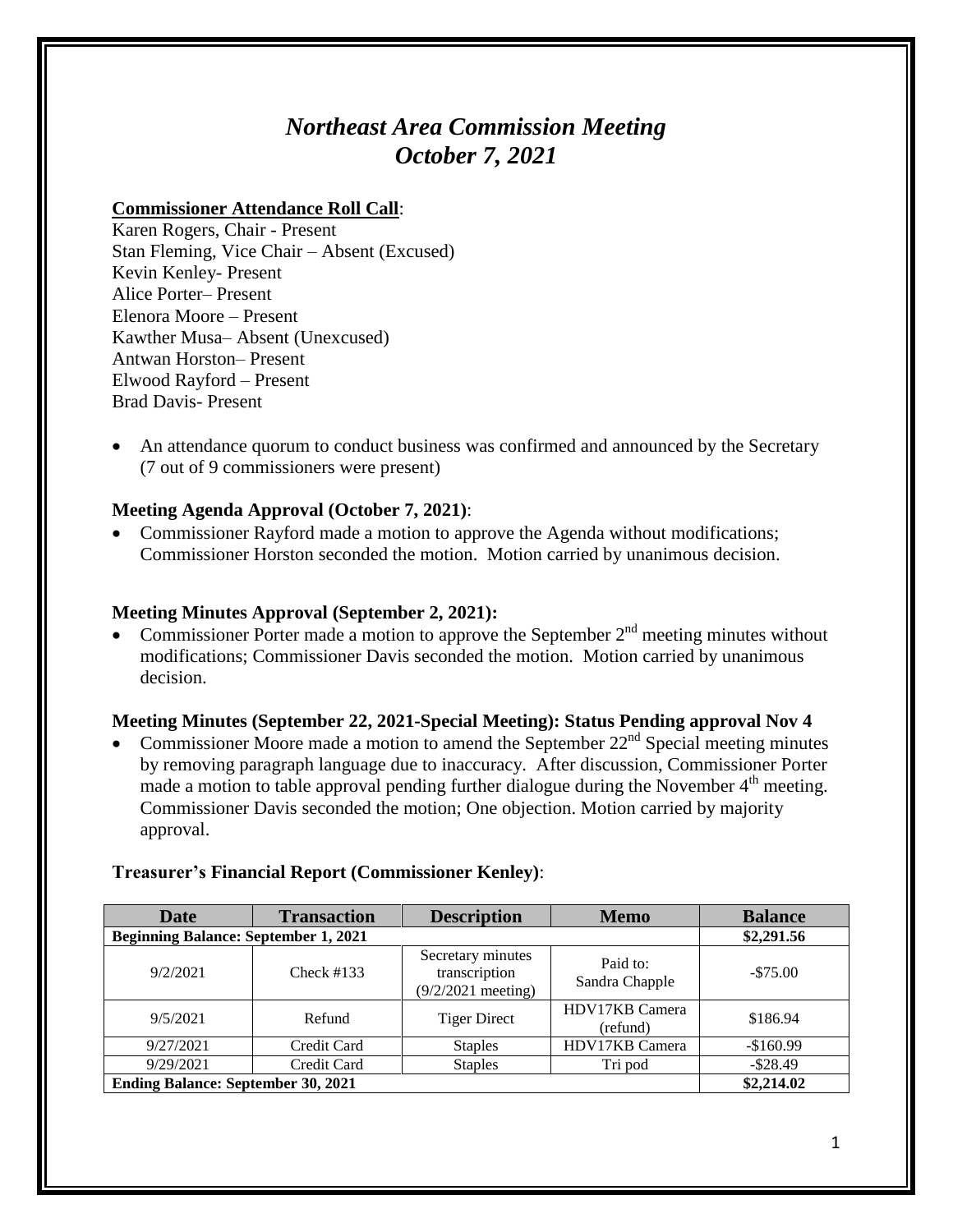Northeast Area Commission monthly meeting October 7, 2021

# **Treasurer's Financial Report - Commissioner Kenley (cont'd)**

 Commissioner Porter made a motion to approve the Treasurer's financial report; Commissioner Moore seconded the motion. Motion carried by unanimous approval.

# **Guest Presentations:**

- Fresh Bloom Bins (Tia Johnson, Founder/CEO):
	- o Curbside Trash bin cleaning service
	- o Informational brochures distributed
	- KIPP Campus updates (John Tucker, VP-Operations)
		- o Acknowledged residential traffic concerns relative to student arrival and departures
		- o Increased staff and security presence on and off campus
		- o Open to community dialogue about ongoing concerns

# **City of Columbus Updates & Reports:**

- Attorney Sarah Pomeroy (The Zone Initiative):
	- o Attorney Pomeroy explained that she is the attorney in our area who assists with nuisance abatement work (problem properties from housing to business establishments including hotels and bars)
	- o Encouraged reporting code enforcement/violation concerns to the 311 Call Center (614-645-3111) and non-urgent police matters to (614) 645-4545
	- o Currently reviewing code violation complaints at 3600 Sunbury Road and Cassady Market (Cassady Avenue)
	- o A commissioner expressed concern about a previously approved demolition site; the owner was asked to install fencing after demolition to avoid illegal dumping however the fence was not installed and illegal dumping is now occurring. Attorney Pomeroy agreed to forward this concern to the City Attorney's office for resolution
- DeLena Scales (Department of Neighborhoods Community Liaison):
	- o Expressed appreciation to the Northeast Area Commission for their presence and participation at the "We Love Columbus" event which occurred on Wednesday (9/29/2021). The Director and Mayor are very pleased to see the diversity of the Northeast Area Commission which reflects the communities they serve
	- o Currently working with Dept. of Development about coordinating sidewalks in the community
	- o Announced forthcoming mayoral recognition of four Northeast Area Commissioners for terms January, 2021 – December, 2024 (Dr. Medina-Cortes, Antwan Horston, Chanel McDougal and Elenora Moore)
	- o The Building and Collaborative connection training begins Saturday (10/9/2021); three Northeast Area Commissioners were accepted into this training
	- o The 2022 New American Leadership Academy is looking for participants; constituent recommendations are encouraged and applications will be provided for distribution within your communities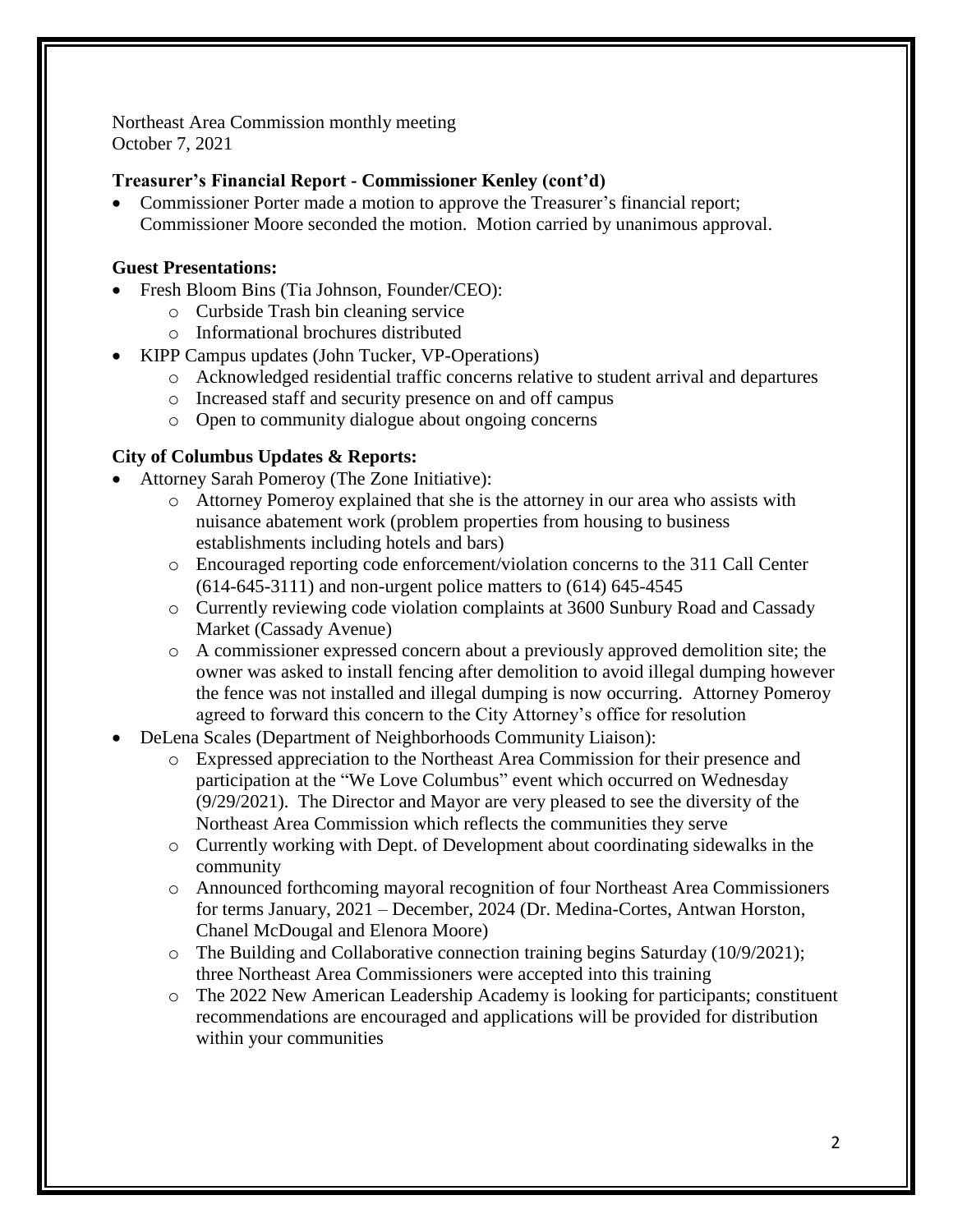Northeast Area Commission monthly meeting October 7, 2021

## **City of Columbus Updates & Reports:**

- DeLena Scales Department of Neighborhoods Community Liaison (cont'd):
	- o The Columbus Public Health reports that as of October 2, 2021, there are 14,798 total people vaccinated in the 43219 area (approximately 47.6%). Collaborations and dialogue with faith leaders are ongoing to determine how to increase vaccinations in this area
	- $\circ$  Students (K-12) are encouraged to participate in the Dr. Martin Luther King, Jr. Youth Oracle contest. Deadline for entry is Tuesday (11/30/2021: 5 pm); flyers were provided about this initiative
	- o The City of Columbus Zoning Code Assessment findings will be live streamed on Wednesday (10/20/2021: 3 or 6 pm); these live streams can be scheduled

### **Zoning & Variance Presentations (Commissioner Moore)**:

- o GC21-026 (Graphics Variance) Sheetz-2900 N. Cassady Avenue; Columbus, OH 43219
- o Requesting variances for banners, temporary and permanent signage
- Commissioner Porter made a motion to deny approval of the Sheetz Graphics Variance application tonight and return to the Zoning committee meeting on October  $19<sup>th</sup>$  for further review and discussion. Commissioner Moore seconded the motion. Motion carried by a unanimous approval.

### **Old Business:**

- The Northeast Area bus tour details were summarized by Stanley Gates, Commissioners Rogers, Moore and Horston
- Commissioner Rogers led a discussion relative to obtaining marketing materials including a timer, name plates, business cards, name tags, shirts, microphones and yard signs. Commissioner Kenley made a motion to secure these items for Commissioners. Commissioner Horston seconded the motion. Items for immediate purchase- include name plates,, name tags, business cards, timer, microphone. Motion carried by a unanimous approval.

### **New Business:**

- By-Law Amendment (Secretary Stipend): Commissioner Moore made a motion to amend and strike the current by-law language that states "A non-commissioned officer (ex. Secretary) may receive a stipend at the discretion of the commission" (June 30, 2021 adopted By-Laws: Article IV-Officers/Section B). Commissioner Davis seconded the motion. One objection. Motion carried by a majority approval vote to state: "Commission officers will serve without compensation for the term of 1-3 years"
- By-Law Amendment (Meeting minutes distribution timeline): Commissioner Moore requested review of the by-law language regarding the timeline of meeting minute distribution. Due to time constraints Commissioner Rogers deferred this discussion, which will be revisited at the November  $4<sup>th</sup>$  meeting.